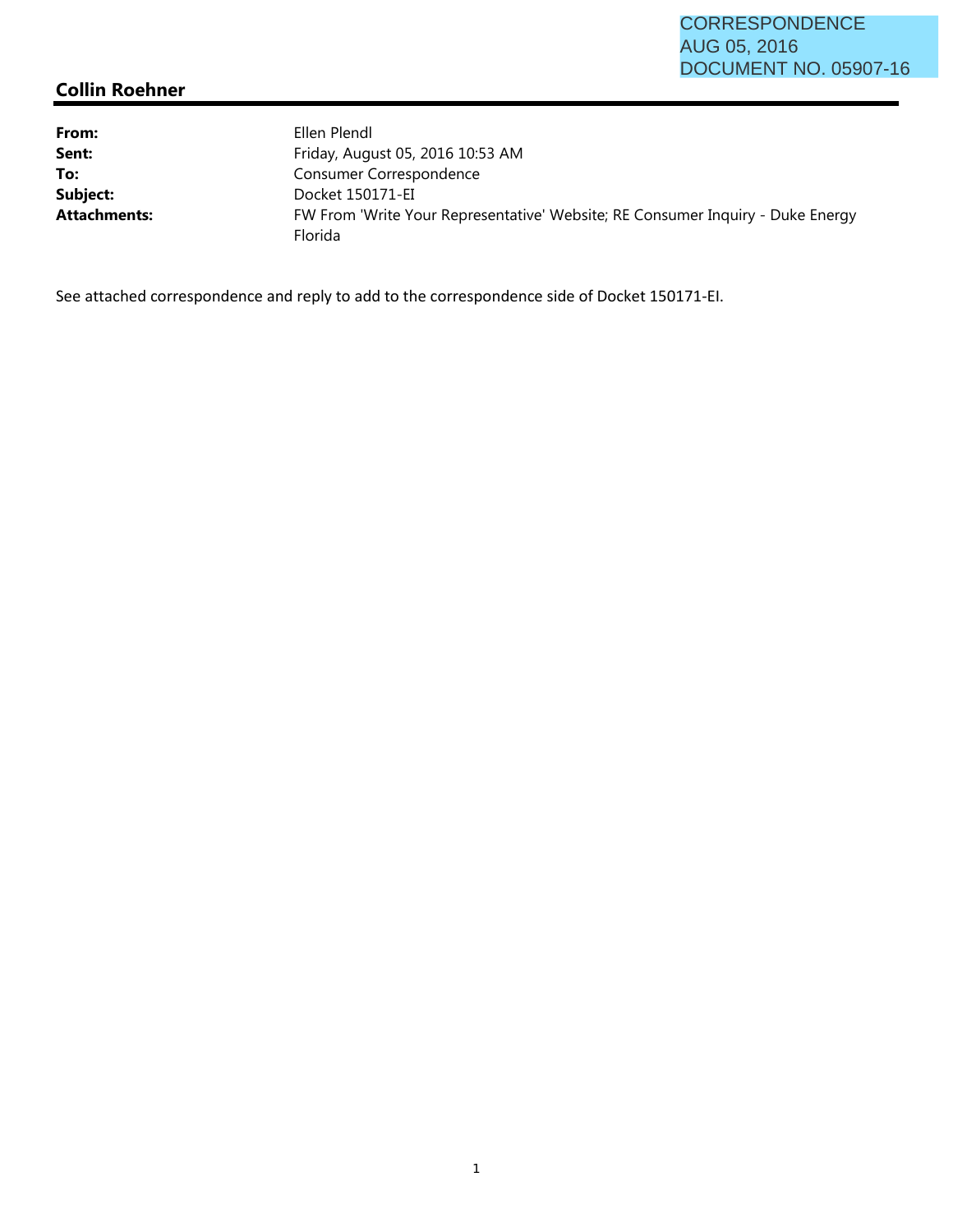## **Collin Roehner**

**From:** Rhonda Hicks **Sent:** Friday, August 05, 2016 8:22 AM **To:** 'noux31@cfl.rr.com' **Cc:** Ellen Plendl **Subject:** RE: Consumer Inquiry - Duke Energy Florida

## Ms. Teresa Elsasser noux31@cfl.rr.com

Florida State Representative Dwayne L. Taylor's office forwarded a copy of your email regarding Duke Energy Florida (DEF) to the Florida Public Service Commission (FPSC). The FPSC regulates investor-owned electric, and natural gas utilities throughout the state, and investor-owned water and wastewater utilities in those counties which have opted to transfer jurisdiction to the FPSC. The FPSC has authority in the telephone industry which is limited to the Lifeline Assistance Program, Florida Relay Service, and pay telephone service. You expressed concern about DEF's asset securitization charge.

In 2015, the Florida Legislature passed, and Governor Scott signed into law, Section 366.95, Florida Statute, authorizing the issuance of nuclear-asset recovery bonds.

In July 2015, DEF filed its petition with the FPSC for approval to issue the bonds and to collect the nuclear-asset recovery charge on a per kWh basis from all customer rate classes over a period of 20 years. The nuclear asset recovery charge will be paid by all existing and future customers receiving transmission or distribution services from DEF. The funds DEF receives will allow it to recover its investment in the Crystal River III nuclear power plant regulatory asset.

In November 2015, the FPSC issued a nuclear-asset recovery bond financing order, authorizing DEF to issue the bonds to cover the Crystal River III nuclear plant retirement costs.

On June 16, 2016, the FPSC authorized the issuance of \$1.294 billion in nuclear asset-recovery bonds to cover the retirement costs of DEF's Crystal River III nuclear power plant.

Customers will now see an initial \$2.87 charge on a 1,000 kWh-per-month residential customer's bill compared to the traditional rate base method of recovery, which would have resulted in a charge of approximately \$5.00.

We will add your comments to the correspondence side of Docket No. 150171-EI regarding the petition for issuance of nuclear asset-recovery financing order, by DEF.

If you have any questions or concerns please contact Ms. Ellen Plendl at 1-800-342-3552 or by fax at 1-800-511-0809.

Sincerely,

Rhonda L. Hicks, Chief Bureau of Consumer Assistance Office of Consumer Assistance & Outreach Florida Public Service Commission 2540 Shumard Oak Boulevard Tallahassee, FL 32399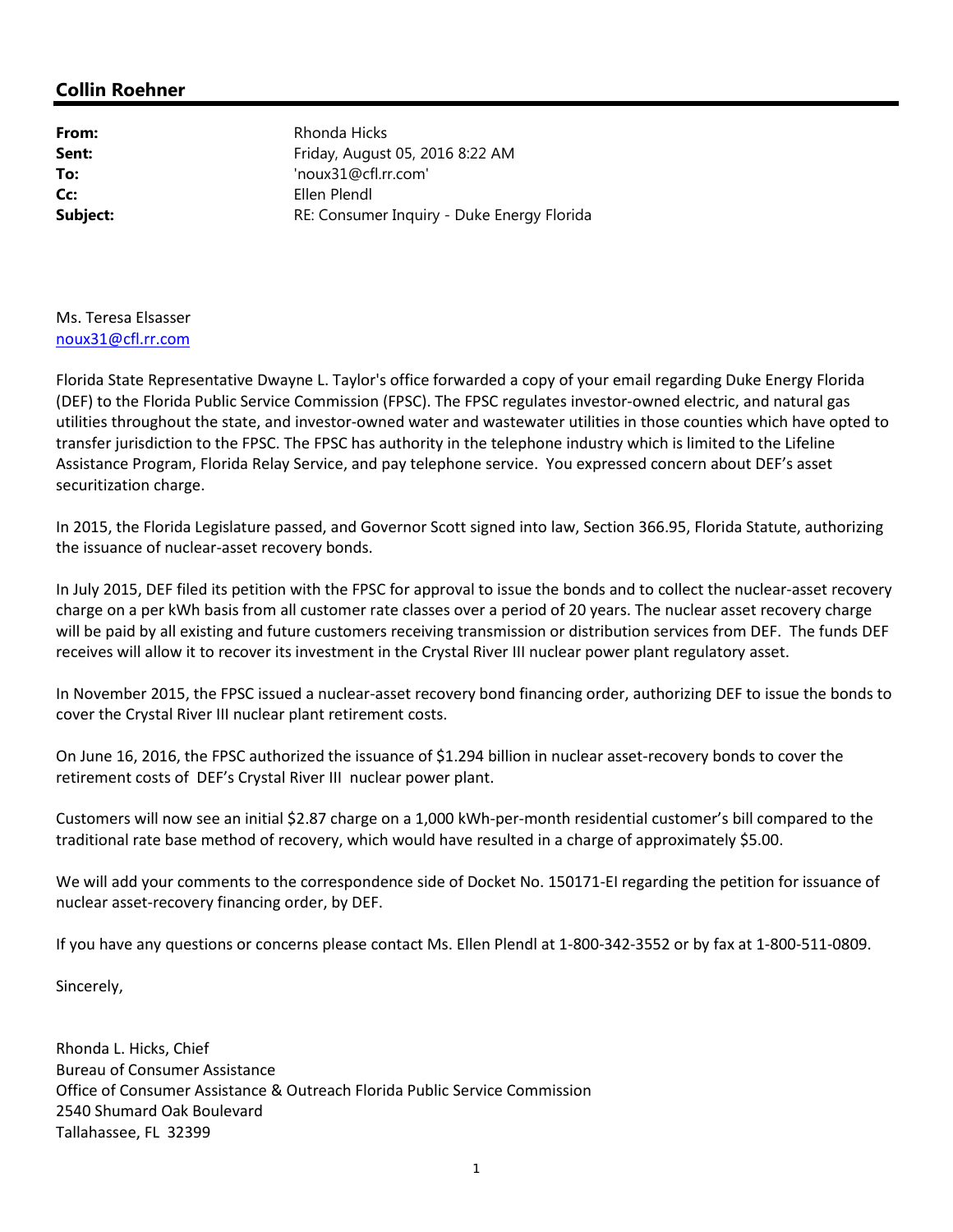Toll-Free: 1-800-342-3552 Email: Contact@psc.state.fl.us Fax: 1-800-511-0809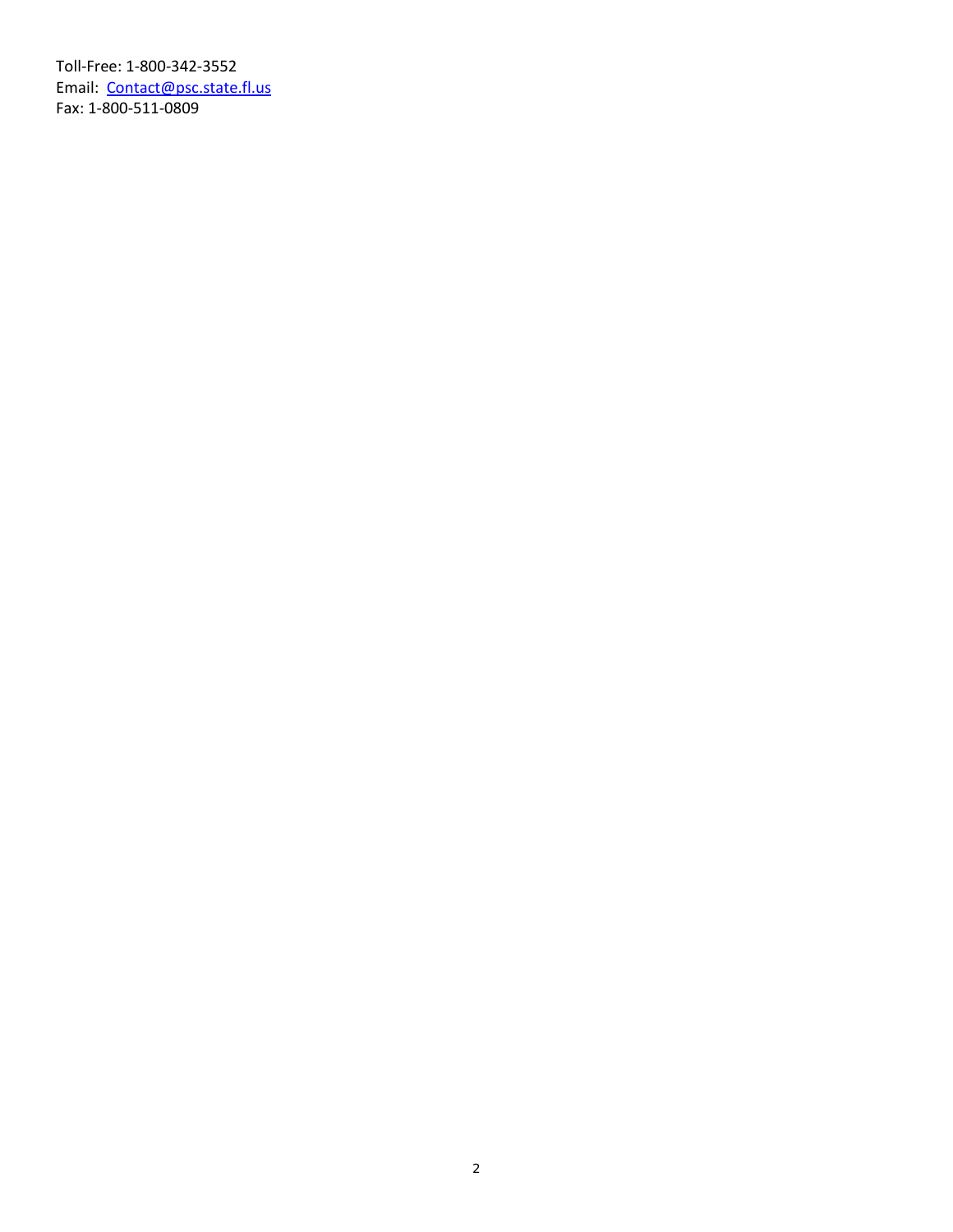## **Collin Roehner**

| From:    | Beekman, Beth <laura.beekman@myfloridahouse.gov></laura.beekman@myfloridahouse.gov> |
|----------|-------------------------------------------------------------------------------------|
| Sent:    | Thursday, August 04, 2016 3:23 PM                                                   |
| To:      | Ellen Plendl                                                                        |
| Subject: | FW: From 'Write Your Representative' Website                                        |

Hi Ellen!

Can you help answer this constituent's questions?

**Thanks!** 

L. Beth Beekman District Executive Secretary for State Representative Dwayne L. Taylor House District 26 386\*239\*6202

-----Original Message----- From: Taylor.Dwayne Sent: Wednesday, August 03, 2016 3:48 PM To: Green, Shannee; Beekman, Beth Subject: FW: From 'Write Your Representative' Website

\_\_\_\_\_\_\_\_\_\_\_\_\_\_\_\_\_\_\_\_\_\_\_\_\_\_\_\_\_\_\_\_\_\_\_\_\_\_\_\_ From: noux31@cfl.rr.com Sent: Wednesday, August 03, 2016 3:47:34 PM (UTC-05:00) Eastern Time (US & Canada) To: Taylor.Dwayne Cc: noux31@cfl.rr.com Subject: From 'Write Your Representative' Website

Teresa Elsasser DeLand,FL 32724-7737 (386)624-6591

08/03/16 3:47 PM

To the Honorable Dwayne L. Taylor;

Hon. Taylor:

Please advise if you voted for or against the Duke Energy "asset securitization charge" on my bill. I understand it's for closing the Crystal River plant, and they will collect this from me monthly for 20 years.